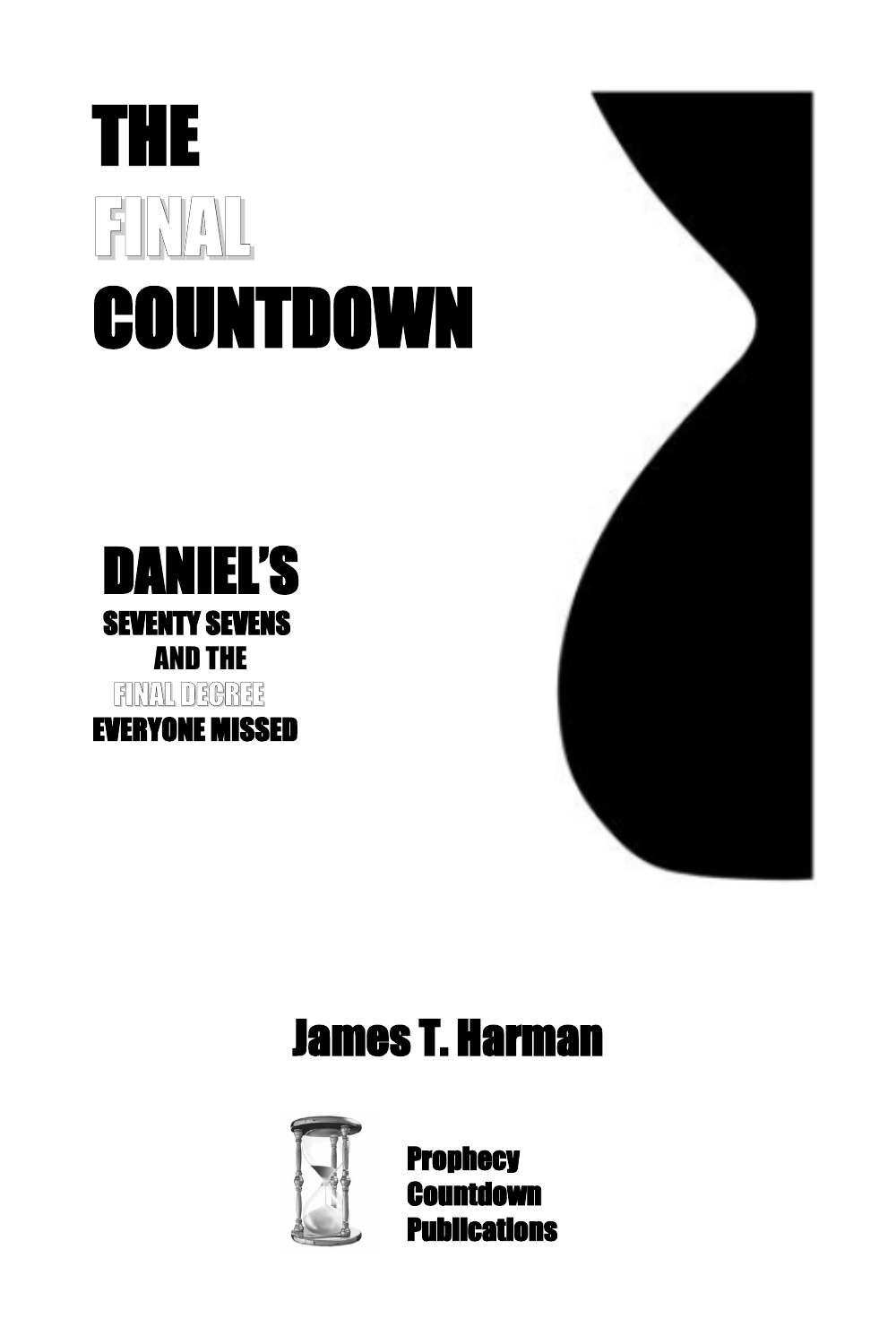**Prologue**



Back in 1986, my wife Cindy wanted to place a bumper sticker on our car that read: *Jesus Is Coming Soon*. I remember telling her not to do it because we don't know when He is coming. Being the humble, dutiful wife that she is, she did not argue with me but decided to pray for me.

Cindy's prayers were soon answered when Edgar Wisenant appeared on the scene with his books: *On Borrowed Time* and *The Rapture: Rosh-Hash-Ana 1988 And 88 Reasons Why*. After reading Edgar's books I humbly apologized to my wife and asked her to please forgive me for being so ignorant. I spent the next two years pouring over Edgar's entire voluminous research notes and after his failed prediction I began intently studying the subject of prophecy. Prophecy Countdown was born as Cindy and I began writing our monthly newsletter to a growing number of hungry believers desiring to be looking for the Blessed Hope (Titus 2:11-13) of our Lord's return.

Earlier this year we republished Lyn Mize's wonderful book: *The Open Door.* We believe his excellent resource can be instrumental in helping believers qualify to become part of the called, and chosen, and faithful (Rev 17:14) who will be granted the magnificent opportunity to reign and rule with Jesus when He returns very soon. The same week that it was introduced on Amazon we discovered another important new book entitled: *Witnessing The End – Daniel's Seventy Sevens and the Final Decree Everyone Missed*. It was written by Christian Widener who has uncovered one of the final pieces to the puzzle, which will help us discover when Christ may return.

Regardless of what you know about Bible Prophecy, his book will totally shock you. If you have an open mind and a teachable heart his book can help you realize how close our Lord's return really is. This booklet: *The Final Countdown* is being produced to help condense his findings and summarize the essential details to reach more of the Church with his vital message.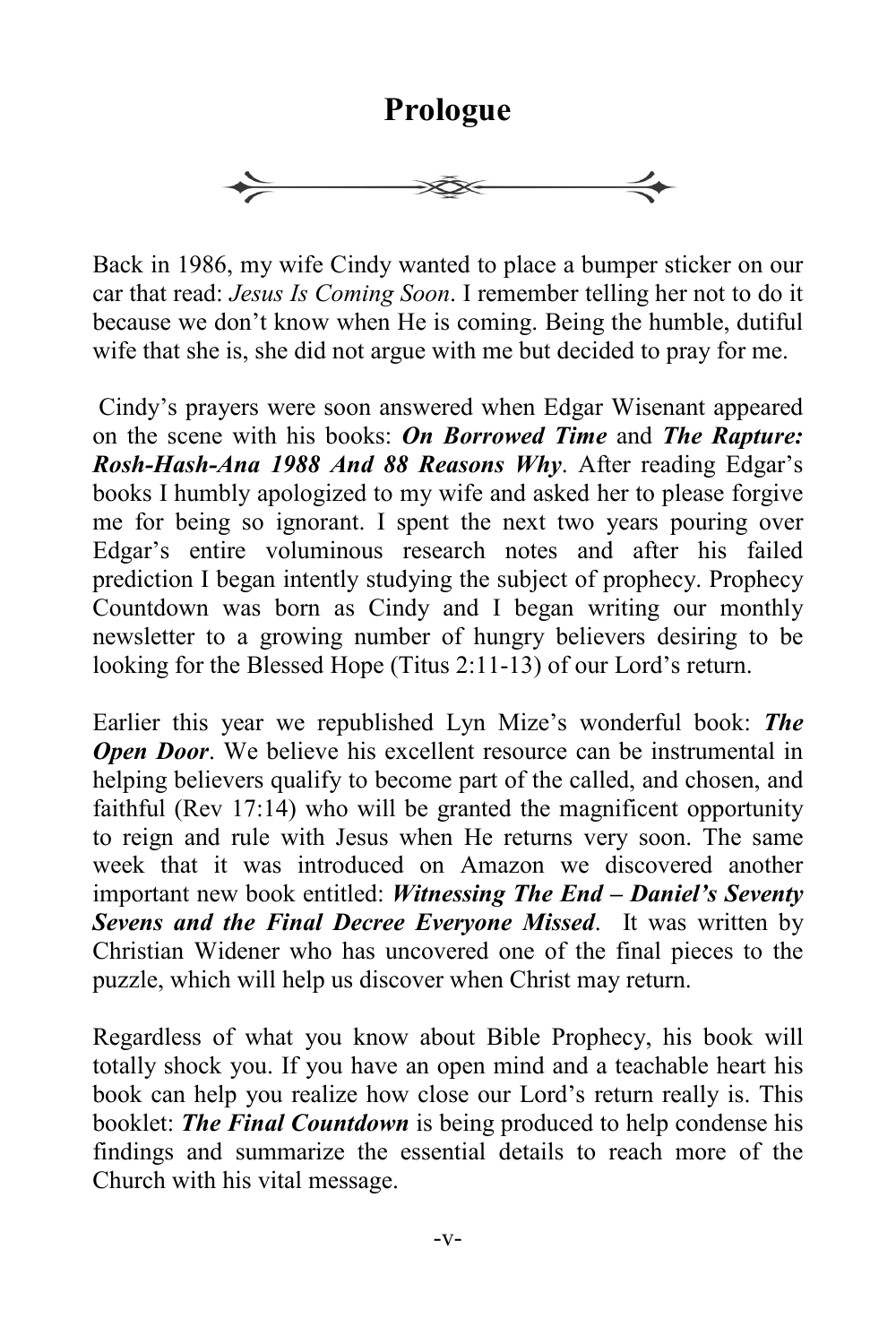A key to understanding the prophecy in Daniel 9 is to realize that the Seventy Weeks were fulfilled at Christ's first coming. This is known as the Messianic View and it is well summarized in Chapter 4 and Appendix 4 in our book: *Daniel's Prophecies Unsealed*. Excerpts of this material in included in Appendix 1 of this booklet.

The Seventy Weeks vision given to Daniel is a picture of God's ultimate plan to bring forgiveness to the entire world through a new covenant (see Jeremiah 31:31-37). From the time of the early church, Daniel's vision has always been applied to the Messiah fulfilling the six purposes given in Daniel 9:24. Many prominent scholars have applied the fulfillment of these six purposes to the Messiah (Barnes, Carroll, Hengstenberg, Hewitt, Mauro and Young to name a few).

The shocking discovery that Christian Widener has made is that God has planned a SECOND fulfillment to this magnificent prophecy! The Roman armies swept into Jerusalem in 70 AD and desolated the city. Then in 1516-1517, the Ottomans' takeover of Jerusalem occurred to put in motion the means to fulfill a prophecy by Isaiah: *"Foreigners will rebuild your walls, and their kings will serve you"* (Isaiah 60:10).

Sultan Suleiman who was also known as "the Solomon of his age," was God's chosen vessel that restored and rebuilt the walls and portions of the Temple Mount by his orders. Christian Widener has well documented that Sultan Suleiman's decree took place between December  $14<sup>th</sup>$ , 1536, and January  $23<sup>rd</sup>$ , 1537. The decrees (orders) are actually placed on carved stone plaques documenting this historic time for all the world to see!

If this remarkable finding is correct and God has planned a Second fulfillment of Daniel's Seventy Weeks, then we are living in the final days and, as Christian's title appropriately suggests, we are indeed **Witnessing The End**!!!

The purpose of this booklet is to distill this important message to help people understand where we are in God's prophetic time and to thereby inspire the reader to get ready to meet Jesus sometime this decade.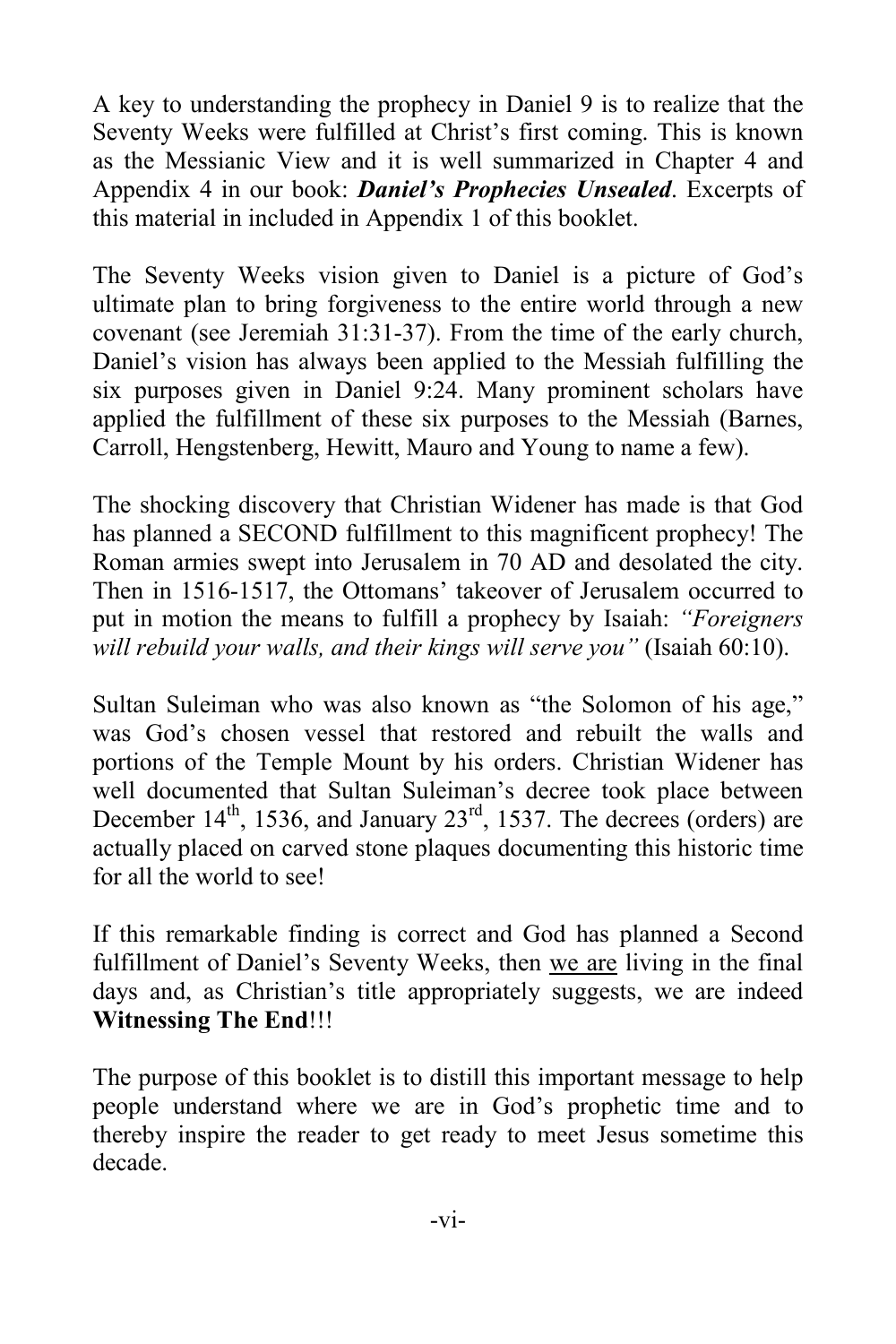